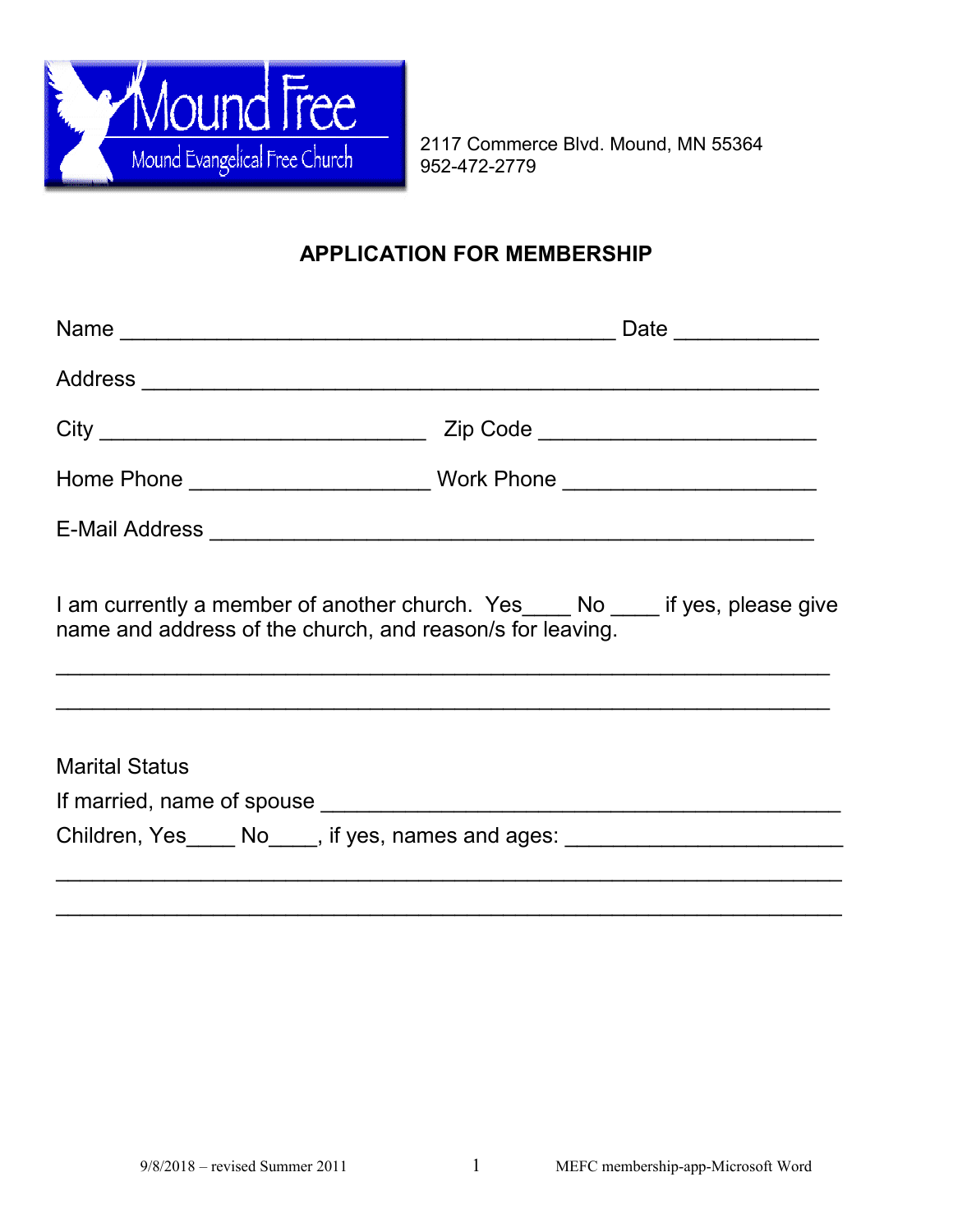Please share your understanding of the Gospel message.

How did you come to a saving knowledge of the gospel (i.e. share the story of your conversion)? Baptized, Yes \_\_\_\_\_ No\_\_\_\_ Please briefly describe the circumstances of your baptism. Please share a little about your current walk with the Lord.